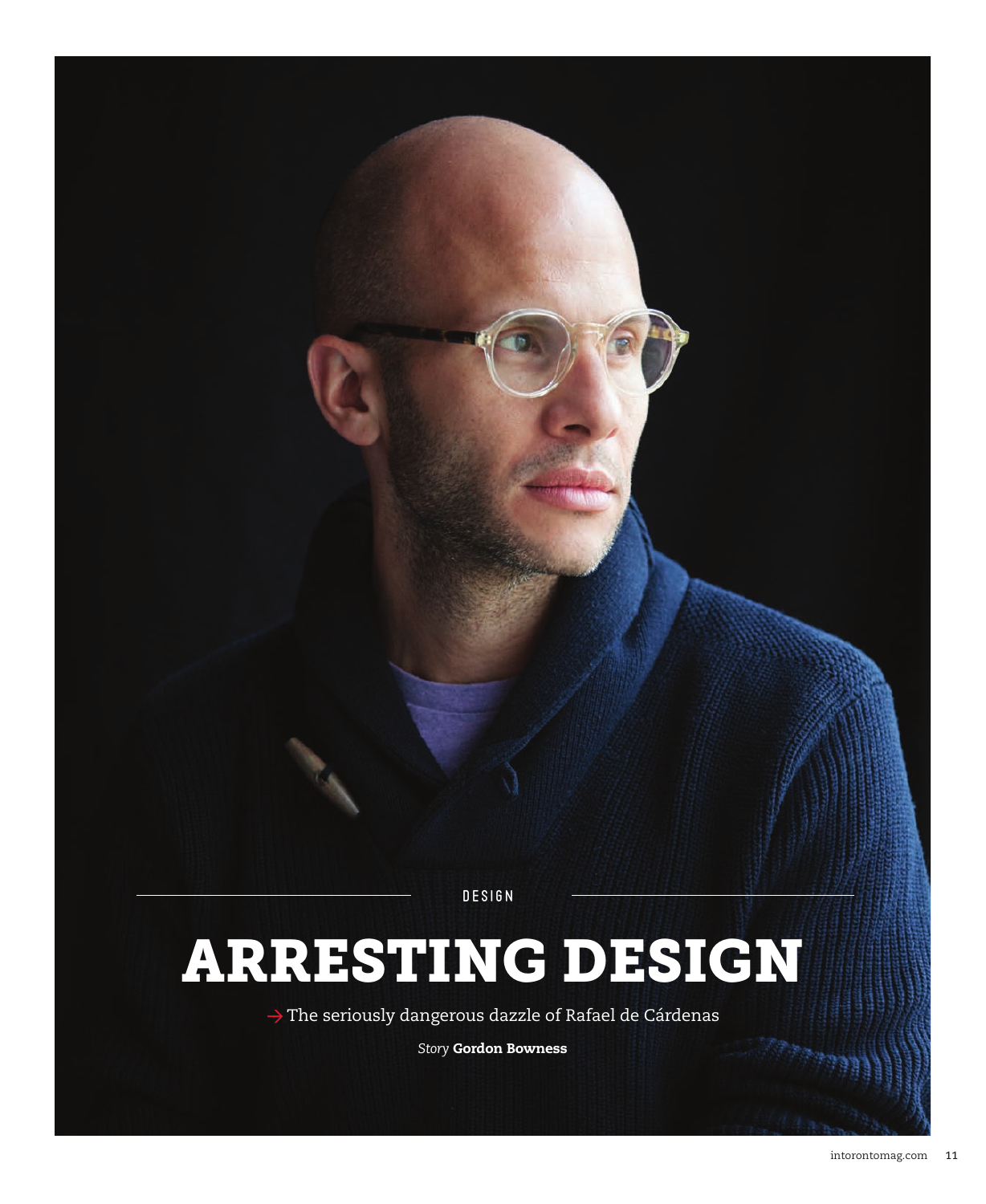The term postmodernism<br>
immediately conjures up<br>
kitsch nightmares from<br>
the 1000s: Cross Brunen Victorian immediately conjures up kitsch nightmares from the 1980s: Greco-Roman-Victorian temple granaries, garish colours and conspicuous consumption— Mississauga Civic Centre, Peter Shire teapots and American Psycho, to be exact.

In the design world, few admit to being a postmodernist anymore. Even Rafael de Cárdenas shies away from the term, though he wholeheartedly embraces the era that gave birth to the movement.

De Cárdenas, a keynote speaker at the Interior Design Show in Toronto this month (see page 18), is an emerging design powerhouse with a long list of high-end commercial clients, like Baccarat, Nike and Nordstrom, and a growing number of well-heeled private homes. He's also done a line of furniture for the Johnson Trading Gallery, a shoe for Rivieras, and a new series of house wares for Guillaume out later this year. Architectural Digest just put him on their 2014 top 100 list of architects and interior designers.

De Cárdenas's designs often feature op-art-like stripes of black and white, off-kilter geometries and high-gloss surfaces in eye-popping colours—a brash exuberance that harkens back to postmodernism's heyday. Just don't call it postmodernism.

"I'm not living in a postmodernist era," says the 39-year-old New Yorker. "So I can't see myself as a postmodernist." But de Cárdenas does admit his passion for postmodern design: Memphis furniture, Phillipe Starck objects and, oddly enough, the Shelley Long film Troop Beverly Hills.

"I'm pretty obsessed with the '80s, because they referenced extremity in form and culture in a way that previous eras didn't. It's something we hadn't seen probably since neoclassicism, or even far before that."

De Cárdenas's midtown apartment houses a collection of Memphis furniture, pieces by Ettore Sottsass

and Michele De Lucchi, irreverent Italians who exploded onto the scene in 1981. The Memphis group thumbed their noses at the prevailing modernist distaste for decoration, colour and irony. Form didn't have to follow function; objects could just be pretty. It's that gap between what an object does and how it looks that Cárdenas loves to exploit.

"One of the first things I can remember being drawn to is a Philippe Starck juicer. I was eight or nine and remember thinking it was such an unusual thing, pretty ingenious. Probably the first time I thought about something looking like it did not need to, to do what it was meant to."

De Cárdenas, named to the Out 100 list in 2012, is also attracted to the Memphis group's anarchic, rebellious spirit. He, too, wants to push against the expected and accepted. Other favourites he cites include American designers Dorothy Draper and Tony Duquette. "At a time when modernism was proliferating, they were kind of going against it with their florals and, I don't know... a simplified, garish, clumsy version of a Queen Anne leg, and things like that. They were doing something weird for the time. It was not normal and yet it was very fashionable.

"In a weird way you can kind of see how Philippe Starck and Tony Duquette are similar. They were doing the same thing at different times."

Labels don't stick in a postpostmodern world. But one overarching idea prevails in de Cárdenas's designs: stopping viewers in their tracks. "The aim is to create some sort of dazzling confusion," he says. "That is interesting to me, [an environment] that is immersive and yet to some degree extracts the observer for at least a few moments. Something's jarring them, something's different, and they have to face it."

Even in his more restrained work,



like the Baccarat stores and many of the residential projects, de Cárdenas says there has to be some extreme element, "whether that be one point of colour or an angle… something that seems a little bit dangerous.

"To me, that's an interesting feeling, to express this little terror."

The desire to express something<br>unsettling first propelled de Cárdenas towards art and painting. "I didn't have an interest in architecture," he says. "I don't really have an interest in architecture now, to be honest. I was always really inspired by fashion. I like street culture, I like music, I like art. And I like the speed at which those things move. How palpable they are, [how] they are part of day to day life."

While studying art and fashion at the Rhode Island School of Design, he was recruited by Calvin Klein. He

→ ARCHITECTURAL DIGEST Rafael de Cárdenas' clients include high-end commercial retailers, exclusive private homes and model suites. 1. Baccarat in NYC; 2. OHWOW pop-up at Cappellini in NYC; 3. Pop-In @ Nordstrom: French Fling; 4. The Wynwood Project in Miami's Design District; 5. Private residence at Glebe Place in London; 6. Model suite at NYC's West Village Printing House.

quickly rose through the ranks and was promoted to full designer in the men's collection studio. But he left Calvin Klein after three years to study architecture. He fully intended to return to fashion. His main sources of inspiration at the time were avant-garde designers like Bernadette Corporation, a NYC art collective that designed a women's line in the mid-1990s, and British designers Alexander McQueen and Tristan Webber. "There were all these young designers who were